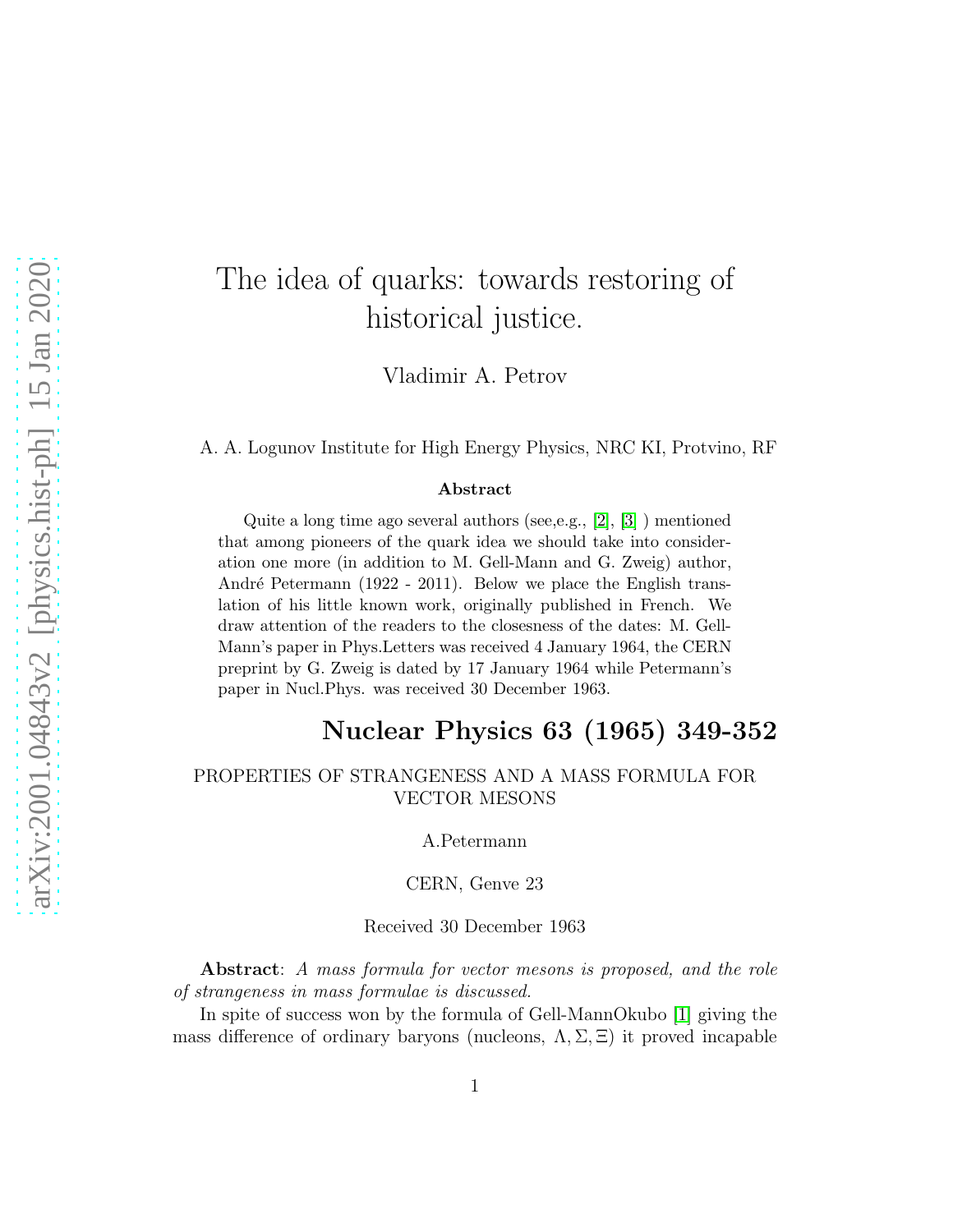to give clarification on the mass differences of vector mesons. The aim of the present note is to compensate this gap and give, at least on a trial basis, a dynamic explanation of the role which plays the strangeness in this mass formula.

Let us consider to this end two spinors  $s$  and  $s'$  (their anti-spinors are designated by  $\bar{s}$  and  $\bar{s}'$ ), being s' is strange ( | S |= 1) while s is not. Electromagnetic and weak interactions are decoupled in order to consider only the world of interactions stronger than they. It should be noted that if the electromagnetic interaction would be present we should be obliged to consider 3 spinors s,  $\hat{s}$  and  $\hat{s}'$ , i.e. the isospinor  $(\hat{s}, s)$  with  $S = 0$  and the isoscalar  $\hat{s}'$  with  $|S| = 1$ . The simplified case results in the degeneracy  $s = \hat{s}$  which manifests itself in the absence of the electromagnetic field. It is known that strangeness is conserved similarly to charge: we call it the strange charge expressed in units that we will specify below. This charge is carried without loss by s', which ensures its conservation. Such a conservation law may be derived from a principle of local gauge invariance  $(\psi_{s'} \to \psi_{s'} e^{-iS\lambda(x)})$ . To ensure the invariance of the Lagrangian of  $\psi_{s'}$  under such a gauge transformation it is necessary to introduce a neutral vector field  $\Sigma_u(x)$  transforming adequately when changing gauge. This field is naturally coupled only to the field  $\psi_{s'}$ . Dynamically, it will produce a self-energy effect with a self-mass proportional to  $S^2(\sigma^2/4\pi)$ . Experimentally, the mass differences between particles of different strangeness, such as those between  $\Lambda$  and  $N$  or  $\Xi$  and  $\Sigma$ , show us that they can be regarded as a perturbation in comparison with the absolute value of the mass of these particles. Recalling then the effect of the field  $\Sigma_{\mu}$ , an elementary calculation similar to the purely electromagnetic case shows us that self-masses by relative order of magnitude are consistent with those from the perturbation series in  $\sigma^2/4\pi$ . As the first order of selfmass effect is positive, it follows that the particle  $\vec{s}'$  has a mass greater than that of s , so one can say that

an elementary spinor particle of strangeness  $(\sigma^2/4\pi)^{1/2}$  is heavier than that same spinor particle without strangeness.

In addition, if  $S^2(\sigma^2/4\pi)$  were the real coupling constant, then there would be a law of increase in mass proportionally to the square of strangeness, while experimentally the increase is linear:

$$
1/2(\Xi + N) \approx (1/2)(\Sigma + \Lambda).
$$

This obliges us to assign the values  $S = 0$  and  $|S| = 1$  to the strangeness of s and s', respectively (0 and 1 for  $\bar{s}$  and  $\bar{s}'$ ), and to consider the particles of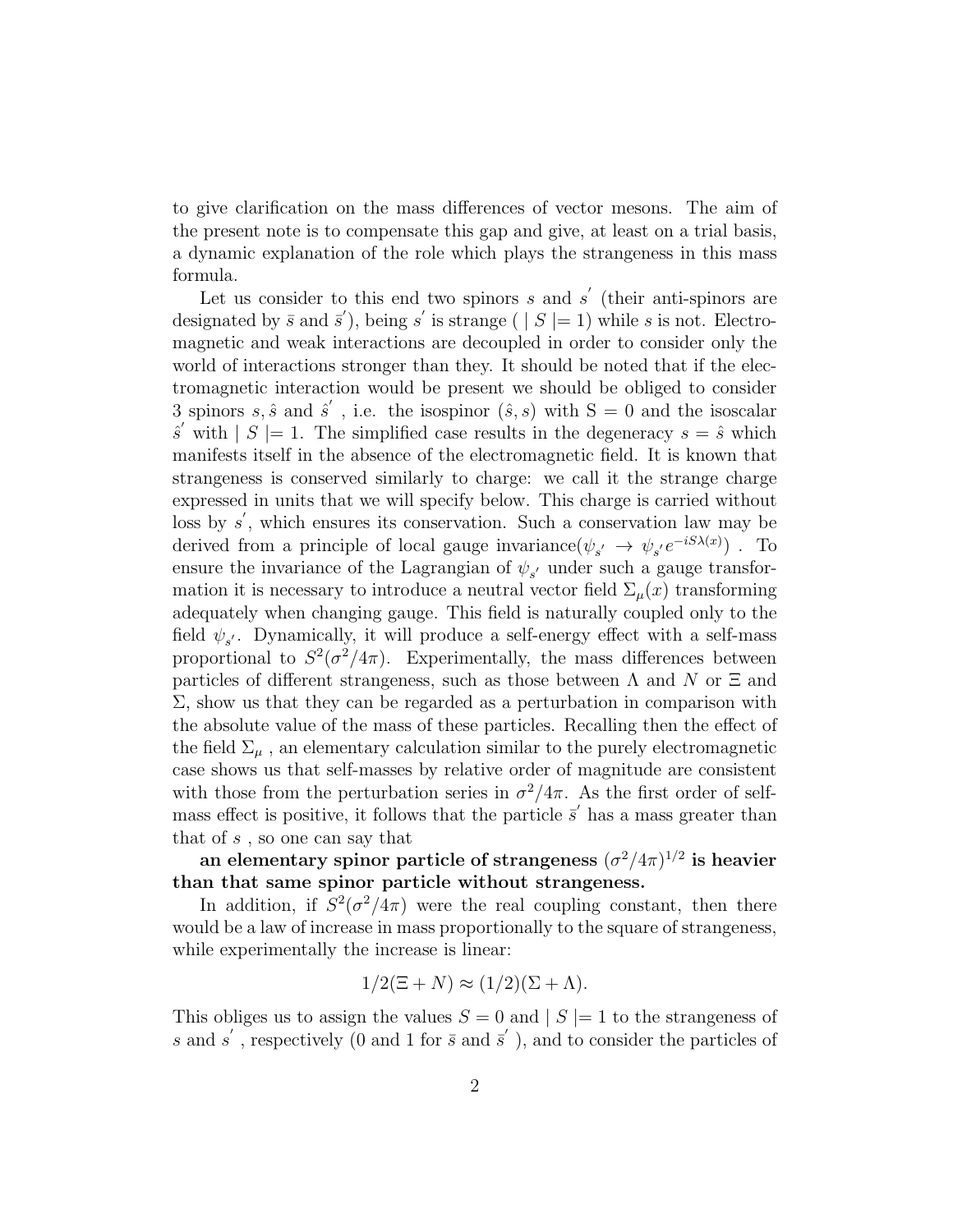higher strangeness ( $\Xi$ , for example) as composed of particles ss<sup>'</sup>, but not as elementary. Then, holding the principle that, when neglecting, in addition to electromagnetism and weak interactions, the strangeness, ordinary baryons offer a complete degeneracy ( $N = \Lambda = \Sigma = \Xi$ ); if  $\Xi$  is a particle composed of s and s' then other baryons are too. In order to build them by means of s and  $s'$  no  $\bar{s}$  and  $\bar{s}'$  can take part in this construction because, otherwise, the pair  $\hat{s}'(s')$  could intervene, so that ordinary baryons of strangeness  $S = 0$  could be heavier than ordinary baryons of higher strangeness, which is excluded experimentally<sup>[1](#page-2-0)</sup>. So that they must be composed of at least three s without  $\bar{s}$ , since there is a baryon of strangeness  $|S| = 2$ . Thus we find the linear increase in mass with strangeness. (The comparison may be useful with effects that, in the nuclei, are proportional to  $Ze^2$  rather than to  $Z^2e^2$ , explained by the fact that the nuclei are conglomerates of Z charged particles and not of particles of charge  $Ze$ . We then see that the so-called elementary particles such as  $N, \Xi, \Sigma$  etc., are complicated objects, actually the states of strongly bound elementary spinor particles. But dynamics is beyond the scope of the current theory of fields. We do not insist on these ordinary baryons because they provided the input to the model above described in the following circumstances we recall:

(1) determined in the order of  $(\sigma^2/4\pi)^{1/2}$ ;

(2) the observed law of linear increase of their masses with strangeness.

On the other hand, according to its title, this note should focus on vector mesons. These are, naturally, composed in this model of one s and one  $\bar{s}$ . Vector properties of s (a trivector with components,  $s, \hat{s}$  and s' if the electromagnetic interaction is not decoupled) make it possible, by combination  $s\bar{s}$ , the formation of 9 vector mesons in accordance with observation. If electromagnetism is neglected, their composition in terms of s can be specified symbolically as follows:

$$
\rho = s\bar{s}, \ K^* = s'\bar{s}, \ \varphi = s'\bar{s}', \ \omega = s\bar{s}.
$$

From the identity

$$
2m_{s'} \equiv 2m_{s'} + 2m_s - 2m_s
$$

we obtain the mass formula

$$
m_{\varphi} = 2m_{K^*} - m_{\rho} \tag{1}
$$

<span id="page-2-0"></span><sup>&</sup>lt;sup>1</sup>The presence of  $\bar{s}$  is also excluded if one wants to build all the families of known baryonic particles and nothing more.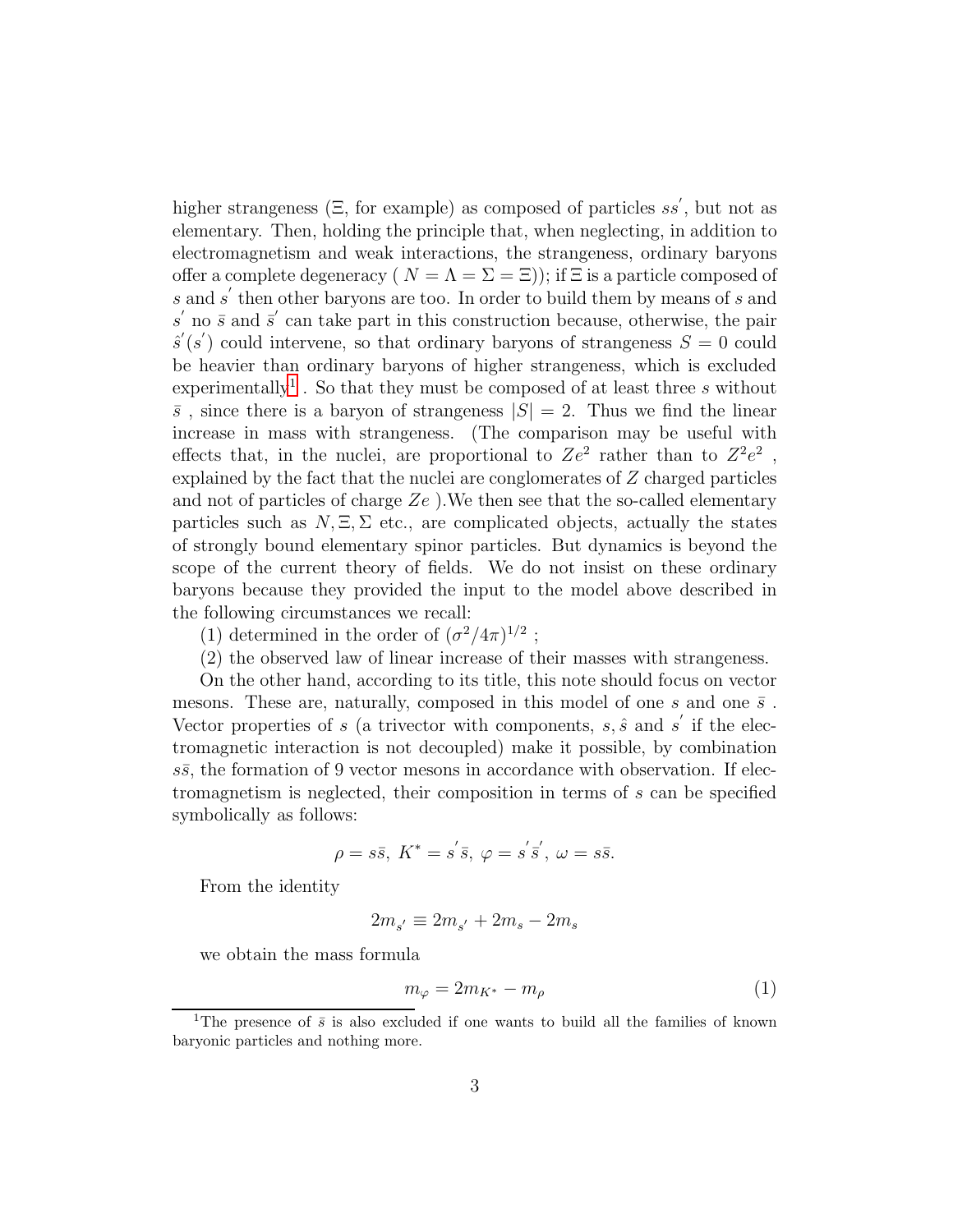which could be remarkably tested in experiment if to take into account the experimental errors in values of these masses and show also that the particle of strangeness  $0, \varphi$ , has larger mass than the particle with strangeness  $|S| = 1$ and one could say:

while for ordinary baryons mass increases with  $|S|$ , this is not the case for vector mesons. This fact was one of the major shortcomings in applying the Gell-Mann-Okubo formula. Furthermore, if we introduce a parameter Z, like, for example, the number of protons in a nucleus and which here specifies the number of  $s'$  and  $\bar{s}'$  participating in the composition of a vector meson, a mass formula for these can be written in the form

$$
m_V = A + BZ,
$$

 $m_V$  being the mass of the vector meson.

Constant A can me immediately taken from experiment : this is the mass of the  $\rho$  meson for which  $Z = 0$ . So,  $A = m_{\rho}$ . Constant B is the difference of masses between particle  $s'$  and particle  $s$ . From the baryonic mass spectrum, namely from that of the baryonic resonances, the examination of which in the light of present consideration is under investigation , B may be estimated as  $140\pm20$  MeV. This estimate ignores, as was done during of the establishment of Eq. (1), the difference in binding energy between  $s'$  and  $\overline{s}'$ , on the one hand, and s and  $\bar{s}$  on the other, in front of the absolute value of the binding energy and masses involved. One then obtains

$$
(1) Z = 0 : m_{\rho} = m_{\varphi},
$$

$$
(2) Z = 1 : m_{K^*} = m_\rho + (140 \pm 20) MeV,
$$

$$
(3) Z = 2 : m_{\varphi} = m_{\rho} + 2(140 \pm 20)MeV = m_{K^*} + (140 \pm 20)MeV.
$$

The agreement with the observed values is good if we take into account the experimental errors that are most likely greater than the change affecting the binding energies between  $s' \overline{s}'$  and  $s \overline{s}$  and neglected as it has been said above. In conclusion, one can make the following comments:

(1) The model is by the force of things rather crude since it cannot account for the difference in binding energies evoked.

(2) When the electromagnetic interaction is present, difficulties with the electrical charge are present, either in the form of non-conservation of the latter when the particle s is binded to form particles that can be observed in